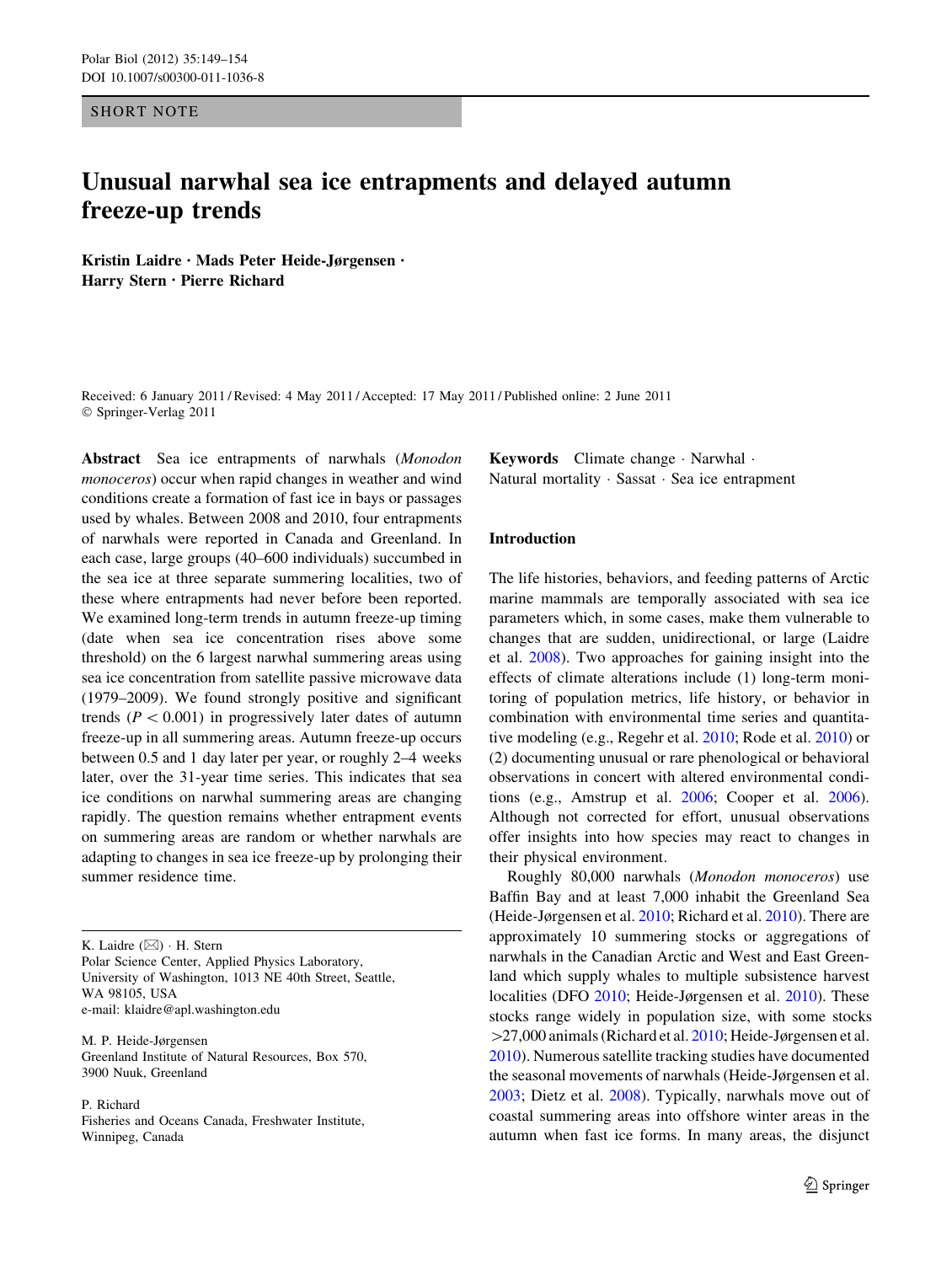<span id="page-1-0"></span>seasonal distributions are connected by autumn and spring migrations over 1,000 km long which last up to 2 months (Laidre et al. [2008](#page-5-0)).

Although narwhals are known to regularly occupy heavy pack ice habitats with less than 3% open water in winter (Laidre and Heide-Jørgensen [2005](#page-5-0), [2011\)](#page-5-0), ice entrapments are a source of natural mortality. These events occur when a sudden change in weather and wind creates a rapid formation of fast ice in bays or passages used by whales over the course of hours or days. Most previous narwhal ice entrapments have been reported during stable high-pressure periods in winter, especially February and March. Furthermore, most entrapments have been reported in narwhal wintering areas, especially around Disko Bay, West Greenland, where the largest entrapment of  $>1,000$  narwhals occurred in 1915 (Porsild [1918](#page-5-0)).

We report on four recent narwhal sea ice entrapments that occurred in the winters of 2008, 2009, and 2010 in the vicinity of three narwhal summering areas. Ice entrapments have not previously been documented in two of these localities. We also investigated large-scale changes in sea ice patterns on six of the largest narwhal summering areas (based on absolute population size) by calculating trends in the autumn freeze-up date (the date when sea ice concentration rises above some threshold) using satellite-based sea ice data, 1979–2009. We discuss how these recent narwhal sea ice entrapments may be linked to changing Arctic conditions.

#### Methods

We compiled information on date, weather, sea ice conditions, and numbers of whales in four recent ice entrapments in Greenland and Canada between 2008 and 2010 and integrated them into the existing record of all narwhal ice entrapments reported between 1912 and 2010 (Fig. 1, Siegstad and Heide-Jørgensen [1994](#page-5-0); Heide-Jørgensen et al. [2002\)](#page-4-0).

We calculated long-term trends in sea ice on 6 summering areas in Canada and Greenland: Prince Regent Inlet (PRI), Admiralty Inlet (ADM), and Eclipse Sound (ECL) in Canada, Inglefield Bredning (ING) and Melville Bay (MEL) in West Greenland, and Ammassalik (AMM) in East Greenland. We used daily (after 1987) and everyother-day (before 1987) sea ice concentration values from satellite passive microwave data available from the National Snow and Ice Data Center (NSIDC) (Cavalieri et al. [1996\)](#page-4-0). A time series of daily mean sea ice concentration on each summering area was calculated, and a 5-day running median filter was applied to reduce noise in day-today concentration. The autumn freeze-up date was defined as the date in the fall when the mean sea ice concentration



Fig. 1 Map of all reported narwhal sea ice entrapments in Canada and Greenland (1912–2010). Some ice entrapments were comprised of both narwhals and belugas. Stars indicate locations of the four recent sea ice entrapments discussed in this paper (labeled A, B, C, and D). The six narwhal summering areas used for sea ice analyses are shown in different colors

rose above a threshold of 65% and remained above the threshold for at least 2 weeks. A threshold of 45% was used for the Ammassalik region due to generally lower sea ice concentrations on account of its low latitude relative to the other regions. Standard least-squares regressions of autumn freeze-up date versus year (1979–2009) were calculated for each region (Table [1](#page-2-0)) to determine the trend in autumn freeze-up date over the last 30 years.

We tested the sensitivity of the trends in autumn freeze-up date versus year to the choice of sea ice concentration threshold. The sea ice concentration data are provided on a grid with approximately 25-km pixel size. According to NSIDC, the accuracy of the concentration values is  $\pm 5\%$  to  $\pm 15\%$  depending on conditions. By averaging over all the pixels in a region, the random error of the mean ice concentration is reduced by a factor of  $\sqrt{N}$  where N is the number of pixels in the region. Using the worst-case uncertainty of 15% and the smallest summering area  $(N = 7)$ pixels), the random error of the daily mean ice concentration is slightly above 5%. Therefore, we varied the thresholds by ±5% and re-calculated trends in each area.

We also computed the slope of autumn freeze-up day versus year using the standard least-squares method in a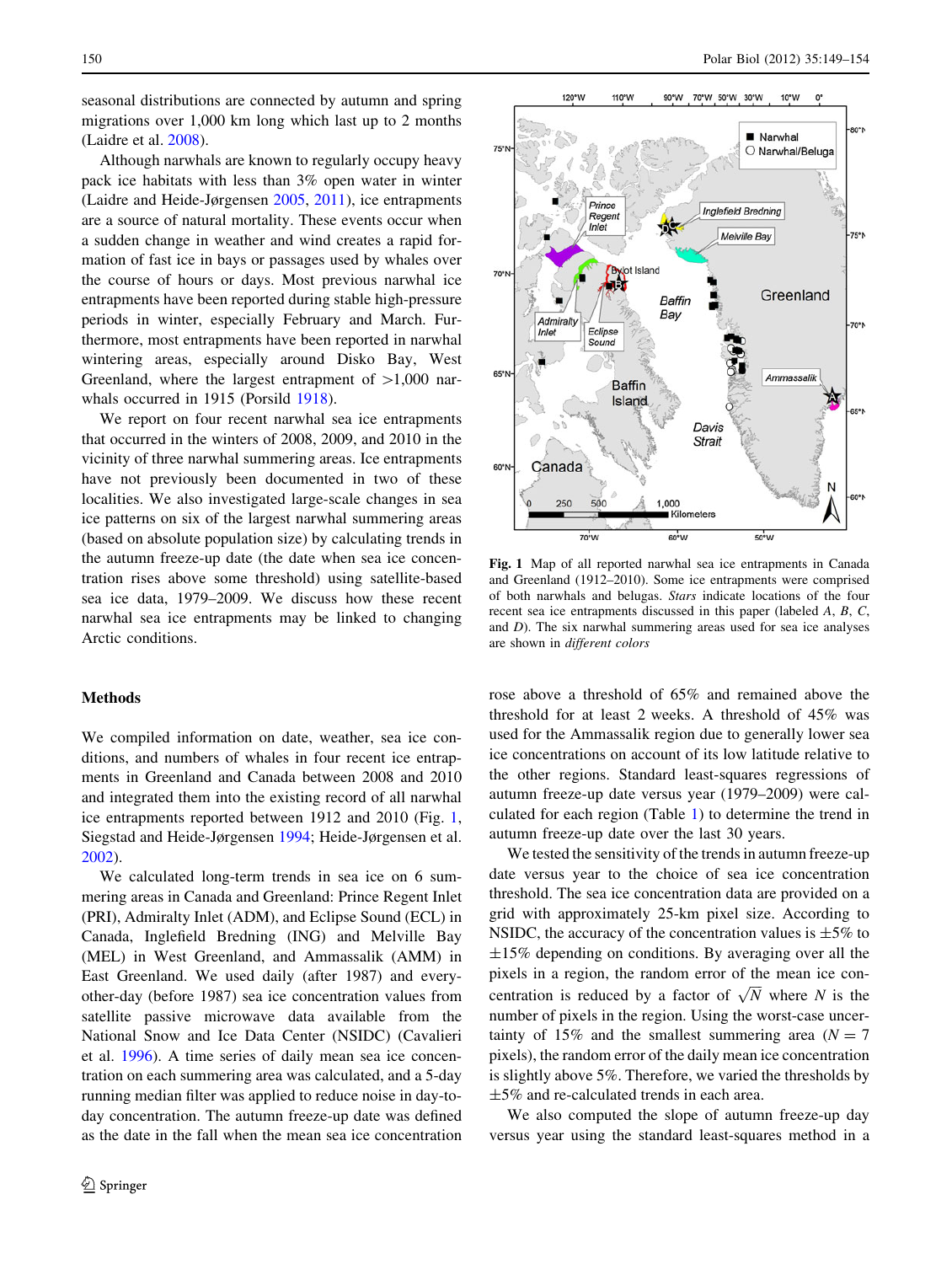<span id="page-2-0"></span>Table 1 Regression results for autumn freeze-up day between 1979 and 2009 in 6 narwhal summering regions (see Fig. [2\)](#page-3-0)

| Region     | Slope (days/year) | STD slope (days/year) | $R^2$ | STD residuals (days) | Significance |
|------------|-------------------|-----------------------|-------|----------------------|--------------|
| PRI        | 0.66              | 0.16                  | 0.39  | 7.45                 | $P=0$        |
| ADM        | 0.75              | 0.14                  | 0.49  | 6.77                 | $P=0$        |
| <b>ECL</b> | 0.45              | 0.13                  | 0.29  | 6.34                 | $P = 0.002$  |
| <b>ING</b> | 1.14              | 0.32                  | 0.31  | 15.30                | $P = 0.001$  |
| <b>MEL</b> | 1.11              | 0.33                  | 0.28  | 16.04                | $P = 0.002$  |
| AMM        | 1.48              | 0.66                  | 0.16  | 29.98                | $P = 0.03$   |

The West Greenland/Baffin Bay regions are reported for a 65% sea ice threshold and the East Greenland (AMM) region at a 45% threshold. Slope is the slope of the linear fit, STD Slope is the standard deviation of the slope,  $R^2$  is the squared correlation of the linear fit, STD Residuals is the standard deviation of the residuals of the linear fit, and significance is the  $P$  value computed from the  $F$  test

sliding 15-year window to assess changes in slope at each summering area over the 31-year period.

## **Results**

Narwhal sea ice entrapments (2008–2010)

In mid-February 2008, approximately 30–40 narwhals were discovered by hunters entrapped at Amanga Island in the Sermilik Fjord, Ammassalik, East Greenland (Fig. [1,](#page-1-0) site A). All entrapped whales were taken in a subsistence harvest. The nearest weather station, at Kulusuk airport on the coast 80 km SSE of Amanga Island, was too far away to provide reliable wind data for the entrapment site. The air temperature at Kulusuk was  $-12^{\circ}\text{C}$  to  $-18^{\circ}\text{C}$  in the first 12 days of February.

On November 15, 2008, a large entrapment of several hundred narwhals along a pressure ridge was discovered 17 km from the town of Pond Inlet, Canada (Fig. [1](#page-1-0), site B). It was determined that the animals had no chance of escaping to open water (approximately 50 km away), and a harvest of 629 narwhals occurred between 19 November and 2 December. Of these, 566 animals were assessed by the hunters according to size (68 calves, 210 juveniles, and 288 adults). In early November, the air temperature hovered between  $-23^{\circ}$ C and  $-12^{\circ}$ C at the weather station at Pond Inlet. The temperature dropped from November 13 to November 24 to  $-32^{\circ}$ C with wind consistently blowing at 2–3 m/s from the south.

On November 23, 2009, approximately 50–100 narwhals were discovered entrapped in Inglefield Bredning, West Greenland, approximately 15 km southwest of Qaanaaq (Fig. [1](#page-1-0), site C). The air temperature in Qaanaaq was about  $-19^{\circ}$ C from November 13 to November 25, and the wind speed was close to zero. About 38 whales were harvested (M.O. Kristiansen, Qaanaaq, Pers. Comm).

On February 5, 2010, a sea ice entrapment of narwhals was reported approximately 500 m northeast from the easternmost point of Herbert Island, Inglefield Bredning,

West Greenland (Fig. [1,](#page-1-0) site D),  $\langle 10 \text{ km from the } 2009 \rangle$ event. Approximately 30–100 whales were reported entrapped. Whales were swimming between 3 and 4 large ice floes covering approximately 2 km. The nearest open water was estimated to be 30–40 km away. The air temperature at Qaanaaq was about  $-18^{\circ}$ C to  $-23^{\circ}$ C during the preceding 2 weeks, except for a brief warming on February 2–4 reaching highs of  $+3^{\circ}$ C. During the subsistence hunt on February 6, approximately 35 whales were secured and more lost under the ice.

#### Autumn freeze-up timing in summering areas

We found that the autumn freeze-up date occurs later in all six narwhal summering areas, with strong significant trends (Table 1, Fig. [2\)](#page-3-0). The slopes were not sensitive to sea ice threshold in any summering area. When thresholds were adjusted by  $\pm 5\%$ , the change in the trends was <0.1 days/ year and all trends remained significant. There were differences in the rate of change of autumn freeze-up date between western and eastern Baffin Bay. Summering areas in the Canadian high Arctic (Prince Regent Inlet, Admiralty Inlet and Eclipse Sound) froze up later in the fall by approximately 1/2–3/4 day per year, or roughly 2–3 weeks later over the 31-year period. In contrast, summering areas in West Greenland (Inglefield Bredning and Melville Bay) froze up later in the fall by about 1 day per year, or roughly 4 weeks later over the 31-year period. The summering areas in Canada experienced more-or-less linear increases in freeze-up day, whereas the summering areas in West Greenland had almost no trend during the first half of the record and a large significant trend during the second half of the record (Fig. [3](#page-4-0)). The summering areas in West Greenland also displayed larger year-to-year variability (Table 1; Fig. [2,](#page-3-0) [3\)](#page-4-0). The autumn freeze-up dates at Ammassalik occurred later in the fall compared with the five other areas because of its lower latitude. Linear trends were all significant (Table 1); however, Ammassalik demonstrated high variability and trends were strongly influenced by conditions in 2001–2004.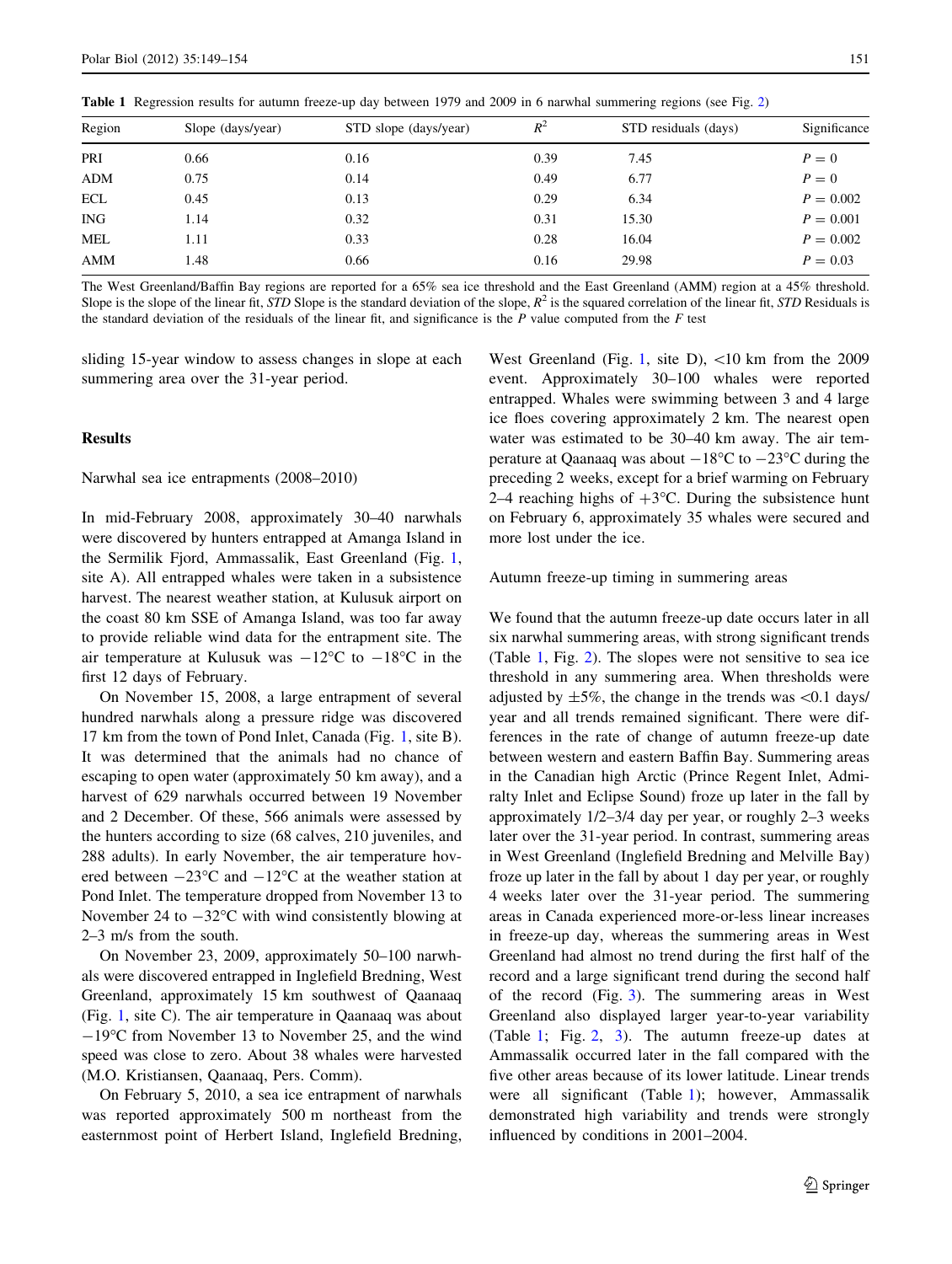<span id="page-3-0"></span>

Fig. 2 Time series of the day of year of autumn freeze-up in narwhal summering areas (1979–2009), derived from the 65% threshold of sea ice concentration (Ammassalik 45% threshold). All trends are significant at  $P < 0.05$  and insensitive to choice of threshold

## **Discussion**

The ice entrapments reported here are the first documented entrapments in Greenland since 1994 and the first in Canada since 1979. Entrapments are typically observed and reported by Inuit hunters and, after the situation is determined to be irreversibly lethal, management authorities may give permission to harvest whales for humane purposes. Recorded ice entrapments date back to the early 1900s (Fig. [1\)](#page-1-0); however, since ice entrapments depend on human observation in remote areas, it is difficult to estimate trends in their frequency.

Notably, all four ice entrapments occurred in the vicinity of narwhal summering areas, thus whales had delayed their departure from these areas into the late fall and winter. The Pond Inlet event was the second largest sea ice entrapment of narwhals in Canada (Heide-Jørgensen et al. [2002\)](#page-4-0) and occurred during a November marked by an exceptional number of narwhals in the area according to Inuit observations. In West Greenland, no entrapments have been documented in the summering area of Inglefield Bredning (NW Greenland) despite year-round observer effort by Inuit hunters (Heide-Jørgensen et al. [2002](#page-4-0)). The entrapment in Ammassalik was also the first ever reported in East Greenland. All prior reported ice entrapments in Greenland have occurred between Upernavik and Disko Bay on the west coast (69-74°N, Siegstad and Heide-Jørgensen [1994](#page-5-0)).

In three of the four events for which reliable weather data were available, there was a general absence of wind combined with cold temperatures. In ice-covered waters, open water is generally created by ice-fracturing events caused by strong winds. In the absence of wind, little new open water can be created. This limits narwhals to existing open water on which ice grows rapidly. For example, in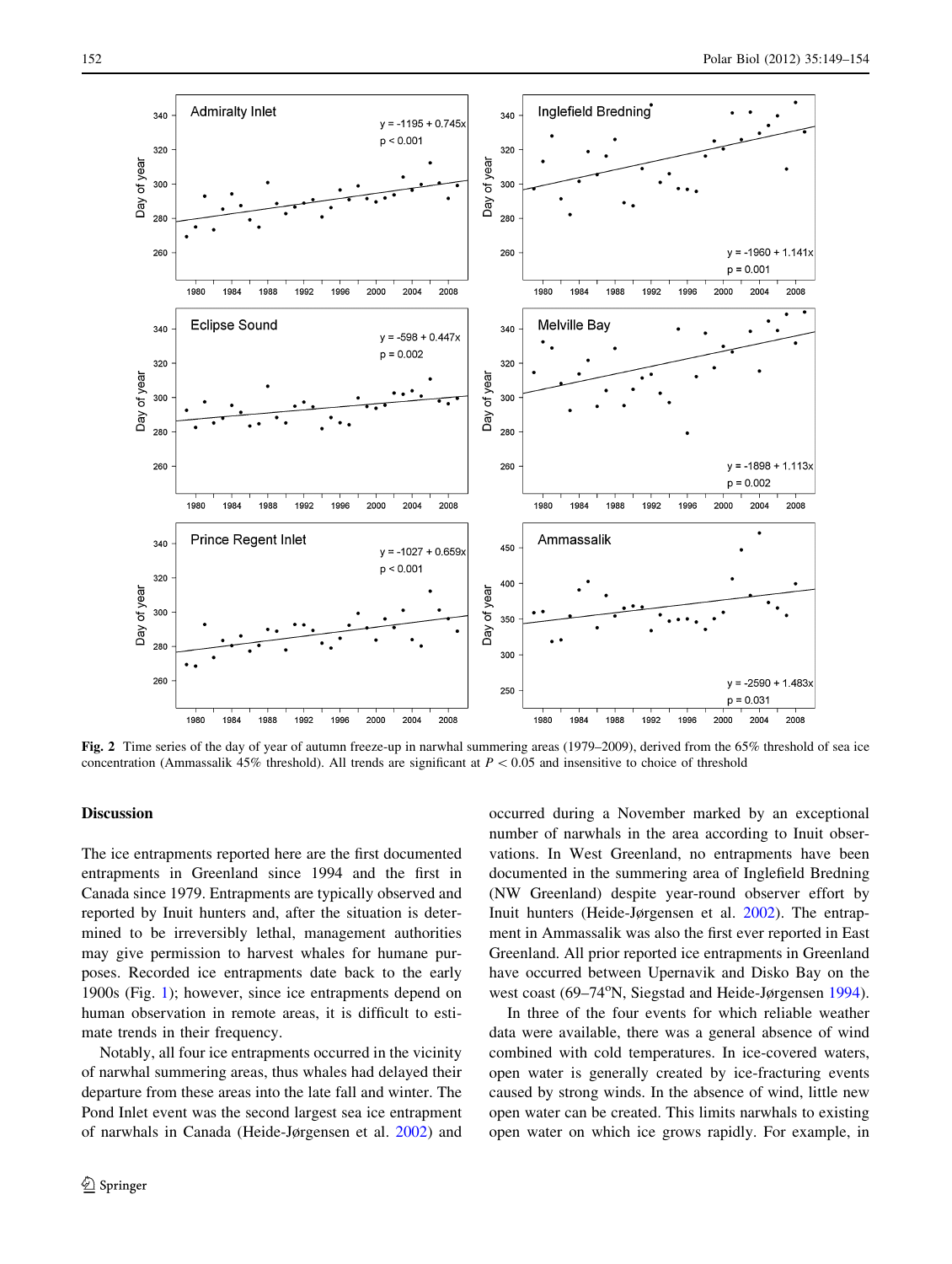<span id="page-4-0"></span>

Fig. 3 Slopes of sliding 15-year least-squares fits for western and eastern Baffin Bay narwhal summering areas. The slope of the least squares line is plotted for each 15-year period. Canadian summering areas are shown as dashed lines

3 days of  $-19^{\circ}$ C air temperature, ice would grow to be 14 cm thick (Maykut [1986\)](#page-5-0), beyond the limit of narwhal ice-breaking ability.

There were significant trends in later autumn freeze-up day over the entire primary summer range of the narwhal in Arctic Canada and Greenland. These trends are consistent with the larger physical changes reported for these areas, with sea ice declines of approximately 9% per decade in Baffin Bay and 10% per decade in East Greenland (Perovich and Richter-Menge [2009](#page-5-0)). The autumn freeze-up trends were linear in Canada while in Greenland they followed a step change. The three Canadian sites had less year-to-year variability in autumn freeze-up dates than the three Greenland sites (Table [1](#page-2-0) and Fig. [2](#page-3-0)). The Canadian sites are relatively sheltered from the influence of ocean currents and winds as they are tucked into inlets and passages between islands. In contrast, the Inglefield Bredning region is heavily influenced by its proximity to the North Water Polynya, whose formation depends on wind, upwelling, and a highly variable ice bridge in Smith Sound (Barber et al. 2001). Melville Bay is influenced by the large-scale, wind-driven circulation of Baffin Bay, where a cyclonic feature in the northeast part of the bay carries sea ice northward into Melville Bay (Kwok [2007](#page-5-0)). Finally, the Ammassalik region is highly influenced by the strong East Greenland Current that flows southward along the coast. Thus, compared with the Canadian sites, the Greenland sites are subject to advection of sea ice from surrounding regions by wind and currents, which accounts for the greater variability around the date in the fall when the sea ice concentration reaches a given threshold. However, it is

difficult to link the differences in variability with narwhal behavior.

The question still remains whether the four recent ice entrapments are due to random variation in narwhal residence time in summer areas, or whether there is an actual trend in prolonged summer residence time as narwhals adapt to a longer open water season. Most climate models predict increased variability in climate extremes and increased frequency and intensity of extreme weather events (IPCC [2007](#page-5-0)). Given that rapid changes in weather and ice conditions do not always trigger narwhals to move into open water areas, careful documentation of future entrapments is needed to assess the relationship between incremental and unidirectional changes in autumn freezeup and narwhal vulnerability.

Acknowledgments This work was supported by a NASA ROSES grant (Grant no. NNX08AF71G) (KLL, HS), the Greenland Institute of Natural Resources (MHJ), and Fisheries and Oceans Canada (PR). Thanks to the hunters in Greenland and Canada, Blair Dunn, and Jack Orr for providing details on narwhal entrapments. Thanks to Steve Ferguson, Keith Reid, and Sue Moore for thoughtful reviews of the paper.

## References

- Amstrup SC, Stirling I, Smith TS, Perham C, Thiemann GW (2006) Intraspecific predation and cannibalism among polar bears in the Southern Beaufort Sea. Polar Biol 29:997–1002
- Barber DG, Hanesiak JM, Chan W, Piwowar J (2001) Sea-ice and meteorological conditions in Northern Baffin Bay and the North water polynya between 1979 and 1996. Atmos-Ocean 39:343– 359
- Cavalieri DC, Parkinson C, Gloersen P, Zwally HJ (1996, updated 2008) Sea ice concentrations from Nimbus-7 SMMR and DMSP SSM/I passive microwave data, 1979–2007. Boulder: National Snow and Ice Data Center. Digital media
- Cooper LW, Ashjian CJ, Smith SL, Codispoti LA, Grebmeier JM, Campbell RG, Sherr EB (2006) Rapid seasonal sea-ice retreat in the arctic could be affecting Pacific Walrus (Odobenus rosmarus divergens) recruitment. Aquatic Mamm 32:98–102
- DFO (Department of Fisheries and Oceans Canada) (2010a) Stock definition of Belugas and Narwhals in Nunavut. DFO Can Sci Advis Sec Sci Advis Rep 2009/079. Available from [http://www.](http://www.dfo-mpo.gc.ca/csas-sccs/) [dfo-mpo.gc.ca/csas-sccs/](http://www.dfo-mpo.gc.ca/csas-sccs/)
- Dietz R, Heide-Jørgensen MP, Richard P, Orr J, Laidre KL, Schmidt HC (2008) Movements of narwhals (Monodon monoceros) from Admiralty Inlet monitored by satellite telemetry. Polar Biol 31:1295–1306
- Heide-Jørgensen MP, Richard P, Ramsay M, Akeeagok S (2002) Three recent ice entrapments of Arctic cetaceans in West Greenland and the eastern Canadian High Arctic. NAMMCO Sci Publ 4:143–148
- Heide-Jørgensen MP, Dietz R, Laidre KL, Richard P, Orr J, Schmidt HC (2003) The migratory habits of narwhals. Can J Zool 81:1298–1305
- Heide-Jørgensen MP, Laidre KL, Burt ML, Borchers DL, Marques TA, Hansen RG, Rasmussen M, Fossette S (2010) Abundance of narwhals (Monodon monoceros L.) on the hunting areas in Greenland. J Mammal 91:1135–1151